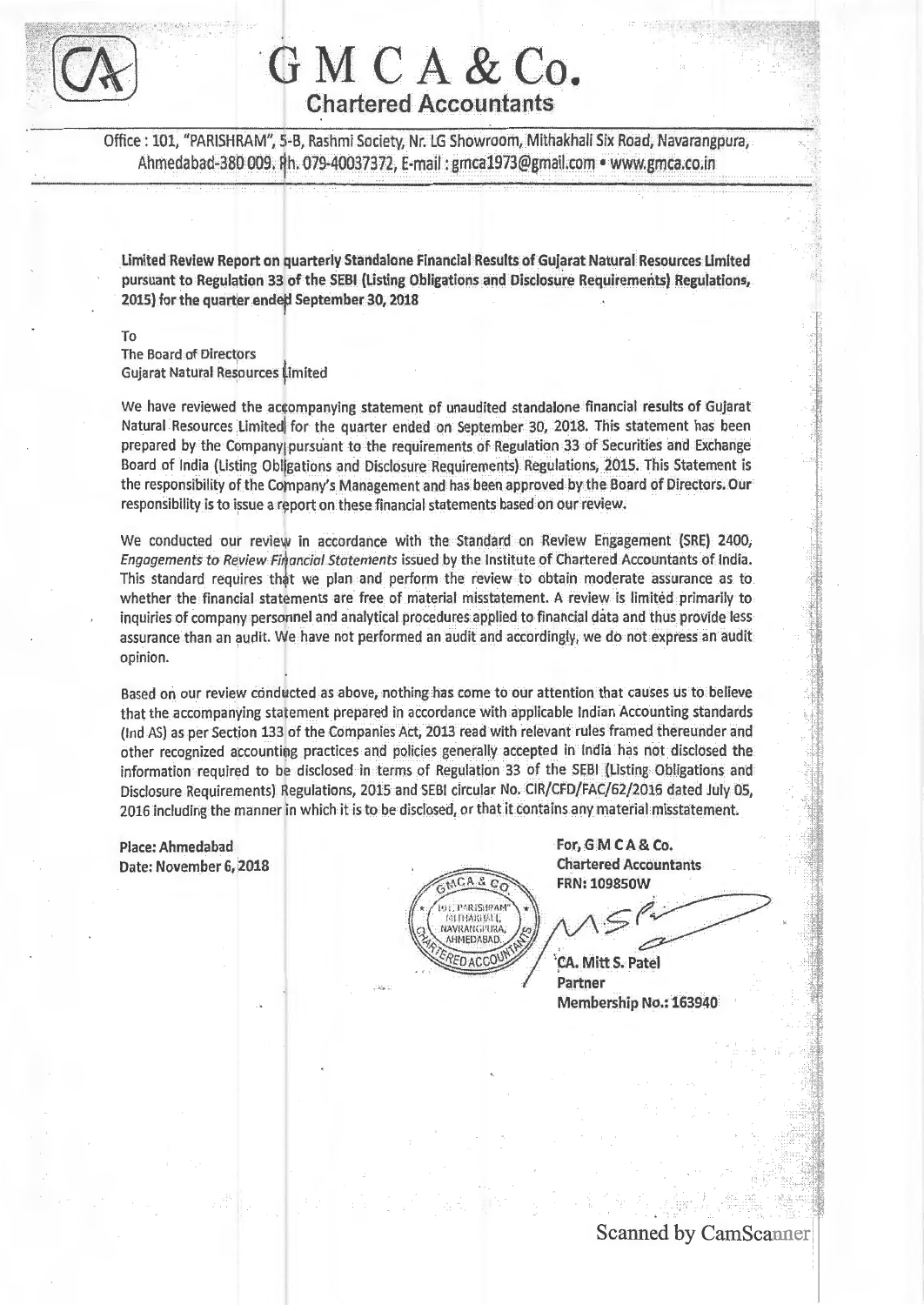|                    | <b>GUJARAT NATURAL RESOURCES LIMITED</b>                                                      |                      |                  |                        |                       |                   |                                     |
|--------------------|-----------------------------------------------------------------------------------------------|----------------------|------------------|------------------------|-----------------------|-------------------|-------------------------------------|
|                    | Regd. Ofice: 8, Sigma Corporate, Nr. Mann Party Plot S.G. Highway, Ahmedabad. -59             |                      |                  |                        |                       |                   |                                     |
|                    | CIN: L27100GJ1991PLC016158                                                                    |                      |                  |                        |                       |                   |                                     |
|                    | STATEMENT OF STANDALONE UNAUDITED FINANCIAL RESULTS FOR THE QUARTER ENDED SEPTEMBER 30, 2018. |                      |                  |                        |                       |                   |                                     |
|                    | Part I                                                                                        |                      |                  |                        |                       |                   | (Rs. in Lacs except per share data) |
| <b>Particulars</b> |                                                                                               | <b>Quarter Ended</b> |                  | <b>Six Month Ended</b> |                       | <b>Year Ended</b> |                                     |
|                    |                                                                                               | 30/09/2018           |                  | 30/06/2018 30/09/2017  | 30/09/2018 30/09/2017 |                   | 31/03/2018                          |
|                    |                                                                                               |                      | <b>Unaudited</b> | <b>Unaudited</b>       | <b>Unaudited</b>      | <b>Unaudited</b>  | <b>Audited</b>                      |
|                    | <b>Income from Operations</b>                                                                 |                      |                  |                        |                       |                   |                                     |
|                    | (a) Revenue from operations                                                                   | 0.00                 | 0.00             | 0.00                   | 0.00                  | 0.00              | 0.00                                |
|                    | (b) Other Income                                                                              | 0.00                 | 0.00             | 0.00                   | 0.00                  | 0.11              | 2.94                                |
|                    | <b>Total Income</b>                                                                           | 0.00                 | 0.00             | 0.00                   | 0.00                  | 0.11              | 2.94                                |
| $\overline{2}$     | Expenses                                                                                      |                      |                  |                        |                       |                   |                                     |
|                    | (a) Cost of Materials consumed                                                                | 0.00                 | 0.00             | 0.00                   | 0.00                  | 0.00              | 0.00                                |
|                    | (b) Purchase of stock-in-trade                                                                | 0.00                 | 0.00             | 0.00                   | 0.00                  | 0.00              | 0.00                                |
|                    | (c) Increase/Decrease in inventories of FG, WIP and stock-in-trade                            | 0.00                 | 0.00             | 0.00                   | 0.00                  | 0.00              | 0.00                                |
|                    | (d) Employee benefits expense                                                                 | 9.44                 | 7.64             | 8.31                   | 17.08                 | 16.37             | 33.58                               |
|                    | (e) Finance Cost                                                                              | 0.00                 | 0.00             | 0.00                   | 0.00                  | 0.00              | 0.00                                |
|                    | (f) Depreciation and amortisation expense                                                     | 0.07                 | 0.08             | 0.74                   | 0.15                  | 1.45              | 2.31                                |
|                    | (g) Other expenses                                                                            | 7.76                 | 7.27             | 3.95                   | 15.03                 | 10.41             | 20.69                               |
|                    | <b>Total Expenses</b>                                                                         | 17.27                | 14.99            | 13.00                  | 32.26                 | 28.23             | 56.58                               |
| 3                  | Profit/(loss) before exceptional items and tax (1-2)                                          | $-17.27$             | $-14.99$         | $-13.00$               | $-32.26$              | $-28.12$          | $-53.64$                            |
| 4                  | <b>Exceptional Items</b>                                                                      | 0.00                 | 0.00             | 0.00                   | 0.00                  | 0.00              | 0.00                                |
| 5                  | Profit/(Loss) before tax (3-4)                                                                | $-17.27$             | $-14.99$         | $-13.00$               | $-32.26$              | $-28.12$          | $-53.64$                            |
| 6                  | <b>Tax Expense</b>                                                                            | 0.00                 | 0.00             |                        |                       | 0.00              |                                     |
|                    | (a) Current tax                                                                               | 0.00                 | 0.00             | 0.00<br>0.00           | 0.00<br>0.00          | 0.00              | 0.00<br>0.00                        |
|                    | (b) Deferred tax                                                                              | 0.00                 | 0.00             | 0.00                   | 0.00                  | 0.00              | 0.00                                |
|                    | <b>Total Tax Expenses</b>                                                                     | $-17.27$             | $-14.99$         | $-13.00$               | $-32.26$              | $-28.12$          |                                     |
| 7                  | Profit / (Loss) for the period from continuing oprations (5-6)                                |                      |                  |                        |                       |                   | $-53.64$                            |
| 8                  | Profit (Loss) from discontinuing oprations                                                    | 0.00                 | 0.00             | 0.00                   | 0.00                  | 0.00              | 0.00                                |
| 9                  | <b>Tax Expense of discontinuing oprations</b>                                                 | 0.00                 | 0.00             | 0.00                   | 0.00                  | 0.00              | 0.00                                |
| 10                 | Profit (Loss) from discontinuing oprations (after tax)(8-9)                                   | 0.00                 | 0.00             | 0.00                   | 0.00                  | 0.00              | 0.00                                |
| 11                 | <b>Other Comprehensive Income</b>                                                             |                      |                  |                        |                       |                   |                                     |
|                    | A(i) Items that will not be reclassified to profit or loss                                    | 0.00                 | 0.00             | 0.00                   | 0.00                  | 0.00              | 0.00                                |
|                    | (ii) Income tax relating to items that will not be reclassified to profit or                  |                      |                  |                        |                       |                   |                                     |
|                    | loss                                                                                          | 0.00                 | 0.00             | 0.00                   | 0.00                  | 0.00              | 0.00                                |
|                    | B (i) Items that will be reclassified to profit or loss                                       | 0.00                 | 0.00             | 0.00                   | 0.00                  | 0,00              | 0.00                                |
|                    | ii) Income tax relating to items that will be reclassified to profit or loss                  | 0.00                 | 0.00             | 0.00                   | 0.00                  | 0.00              | 0.00                                |
|                    | Other Comprehensive Income for the period                                                     | 0.00                 | 0.00             | 0.00                   | 0.00                  | 0.00              | 0.00                                |
| 12                 | Total Comprehensive Income for the period                                                     | $-17.27$             | $-14.99$         | $-13.00$               | $-32.26$              | $-28.12$          | $-53.64$                            |
| 13                 | Paid-up equity share capital (Face value of rs. 10/- each)                                    | 3875.16              | 3875.16          | 3875.16                | 3875.16               | 3875.16           | 3875.16                             |
| 14                 | Earnings Per Share (before eceptional items) (not annualised):                                |                      |                  |                        |                       |                   |                                     |
|                    | (a) Basic                                                                                     | $-0.04$              | $-0.04$          | $-0.03$                | $-0.08$               | $-0.07$           | $-0.16$                             |
|                    | (b) Diluted                                                                                   | $-0.04$              | $-0.04$          | $-0.03$                | $-0.08$               | $-0.07$           | $-0.16$                             |
| 15                 | Earnings Per Share (after eceptional items) (not annualised):                                 |                      |                  |                        |                       |                   |                                     |
|                    | (a) Basic                                                                                     | $-0.04$              | $-0.04$          | $-0.03$                | $-0.08$               | $-0.07$           | $-0.16$                             |
|                    | (b) Diluted                                                                                   | $-0.04$              | $-0.04$          | $-0.03$                | $-0.08$               | $-0.07$           | $-0.16$                             |

#### Notes:

1. The above standalone financial results have been reviewed by the Audit Committee and approved by the Board of Directors in their meeting held on November 06, 2018. The Limited Review under Regulation 33 of the SEBI (Listing Obligations and Disclosure Requirements) Regulations, 2015 has been carried out by the statutory auditors. The Limited Review Report does not contain any observation which could have an impact on the results for the quarter ended September 30, 2018.

2. The Company adopted the Indian Accounting Standards ('Ind AS') effective 1st April, 2017 (transition date 1st April, 2016). The financial results have been prepared in accoordance with Ind AS<br>as prescribed under Section

3. Company operates only in single segment i.e. Oil and Gas sector.

For, GUJARAT NATURAL RESOURCES LTD.

Date: 06/11/2018 Place: Ahmedabad

alm  $\sqrt{ }$ **SHALIN A SHAH MANAGING DIRECTOR** DIN: 00297447

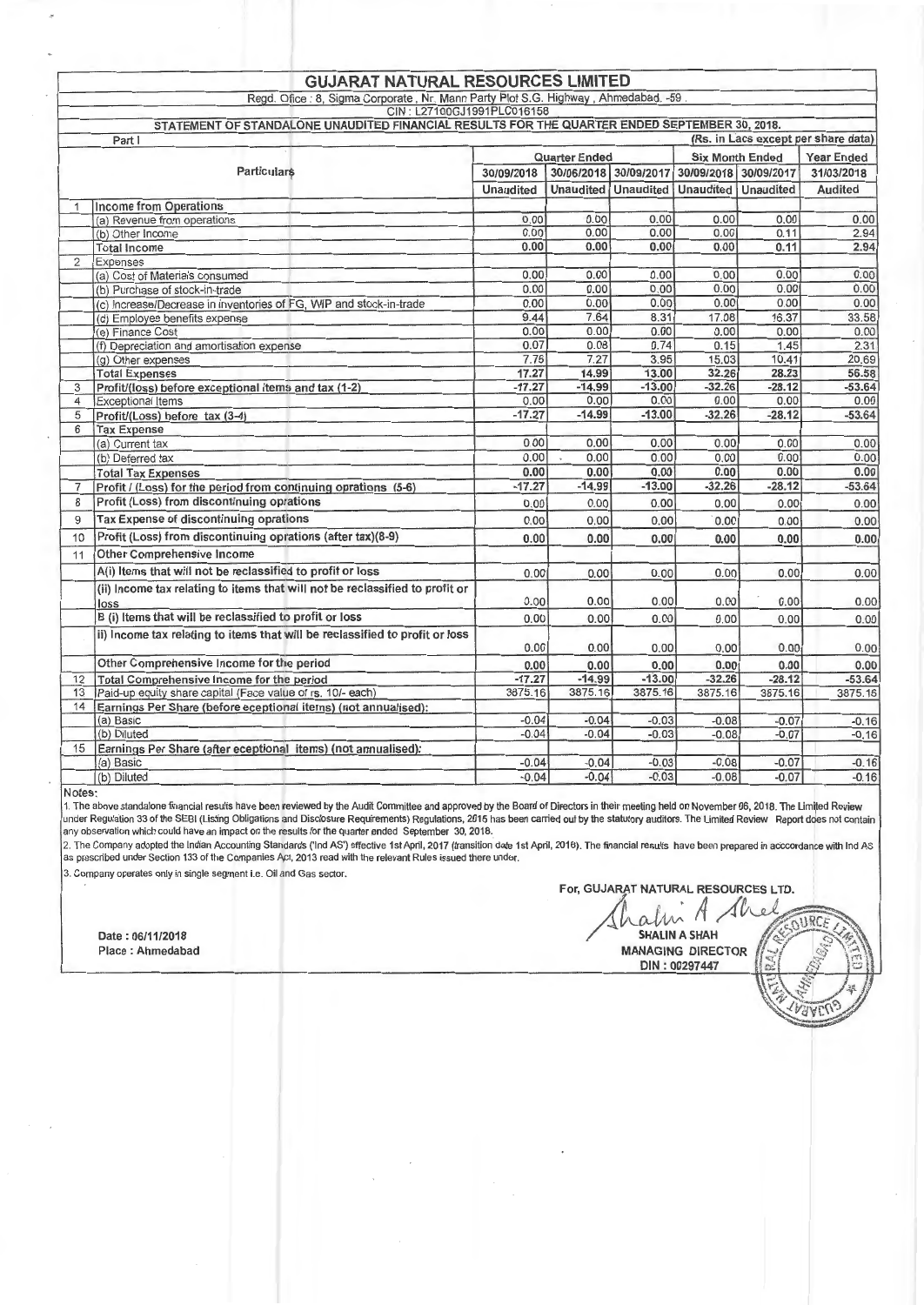|   | <b>GUJARAT NATURAL RESOURCES LIMITED</b><br>STATEMENT OF STANDALONE ASSETS AND LIABILITIES |                          |                          |  |
|---|--------------------------------------------------------------------------------------------|--------------------------|--------------------------|--|
|   |                                                                                            |                          | (Rs.in Lacs)             |  |
|   | <b>Particulars</b>                                                                         | As at 30/09/2018         | As at 31/03/2018         |  |
| А | <b>ASSETS</b>                                                                              |                          |                          |  |
|   | 1 Non-current Assets                                                                       |                          |                          |  |
|   | a) Property, Plant and Equipment                                                           | 1.11                     | 1.26                     |  |
|   | b) Other Intangible assets                                                                 | 0.04                     | 0.04                     |  |
|   | c) Capital work in progress                                                                |                          |                          |  |
|   | d) Intangible assets under development                                                     |                          |                          |  |
|   | e) Financial Assets                                                                        |                          |                          |  |
|   | $(i)$ Investments                                                                          | 3,418.74                 | 3,418.74                 |  |
|   | ii) Deferred tax assets (Net)                                                              |                          |                          |  |
|   | iii) Loans                                                                                 | 256.34                   | 255.31                   |  |
|   | (iv) Other non-current assets                                                              | 362.92                   | 346.04                   |  |
|   | Sub-total - Non-current Assets                                                             | 4,039.14                 | 4,021.40                 |  |
|   | <b>2 Current Assets</b>                                                                    |                          |                          |  |
|   | a) Inventories                                                                             |                          |                          |  |
|   | b) Financial Assets<br>$\mathcal{L}$                                                       |                          |                          |  |
|   | $(i)$ Investments                                                                          |                          |                          |  |
|   | ii) Trade Receivables                                                                      | 739.71                   | 739.71                   |  |
|   | iii) Cash and Cash Equivalents                                                             | 36.28                    | 32.48                    |  |
|   | iv) Loans                                                                                  | .7,496.22                | 6,233.28                 |  |
|   | (c) Other current assets                                                                   |                          |                          |  |
|   | <b>Sub-total - Current Assets</b>                                                          | 8,272.21                 | 7,005.47                 |  |
|   | <b>TOTAL - ASSETS</b>                                                                      | 12,311.35                | 11,026.86                |  |
| в | <b>EQUITY AND LIABILITIES</b>                                                              |                          |                          |  |
|   | <b>Shareholders' Funds</b>                                                                 |                          |                          |  |
|   | (a) Share Capital                                                                          | 3,875.16                 | 3,875.16                 |  |
|   | (b) Other Equity                                                                           | 5,605.45                 | 4,317.71                 |  |
|   | Sub-total - Shareholders' Funds                                                            | 9,480.61                 | 8,192.87                 |  |
|   |                                                                                            |                          |                          |  |
|   | 1 Liabilities                                                                              |                          |                          |  |
|   | <b>Non-current Liabilities</b>                                                             |                          |                          |  |
|   | a) Financial Liabilities :                                                                 |                          |                          |  |
|   | (i) Borrowings                                                                             |                          |                          |  |
|   | (b) Deferred Tax Liabilities (Net)                                                         |                          | $\overline{\phantom{a}}$ |  |
|   | (c) Provisions                                                                             | $\overline{\phantom{0}}$ | m                        |  |
|   | Sub-total - Non-current liabilities                                                        | -                        |                          |  |
|   |                                                                                            | -                        |                          |  |
|   | <b>2 Current Liabilities</b>                                                               |                          |                          |  |
|   | a) Financial Liabilities :                                                                 |                          |                          |  |
|   | (i) Borrowings                                                                             | 1,978.37                 | 1,982.59                 |  |
|   | ii) Trade Payables                                                                         | 812.59                   | 812.59                   |  |
|   | b) Other Financial Liabilities<br>(c) Provisions                                           | 37.41                    | 36.38                    |  |
|   |                                                                                            | 2.37                     | 2.43                     |  |
|   | <b>Sub-total - Current Liabilities</b><br><b>TOTAL - EQUITY AND LIABILITIES</b>            | 2,830.74                 | 2,833.99                 |  |
|   |                                                                                            | 12,311.35                | 11,026.86                |  |

URCE  $D_A \cap A$  $IV:$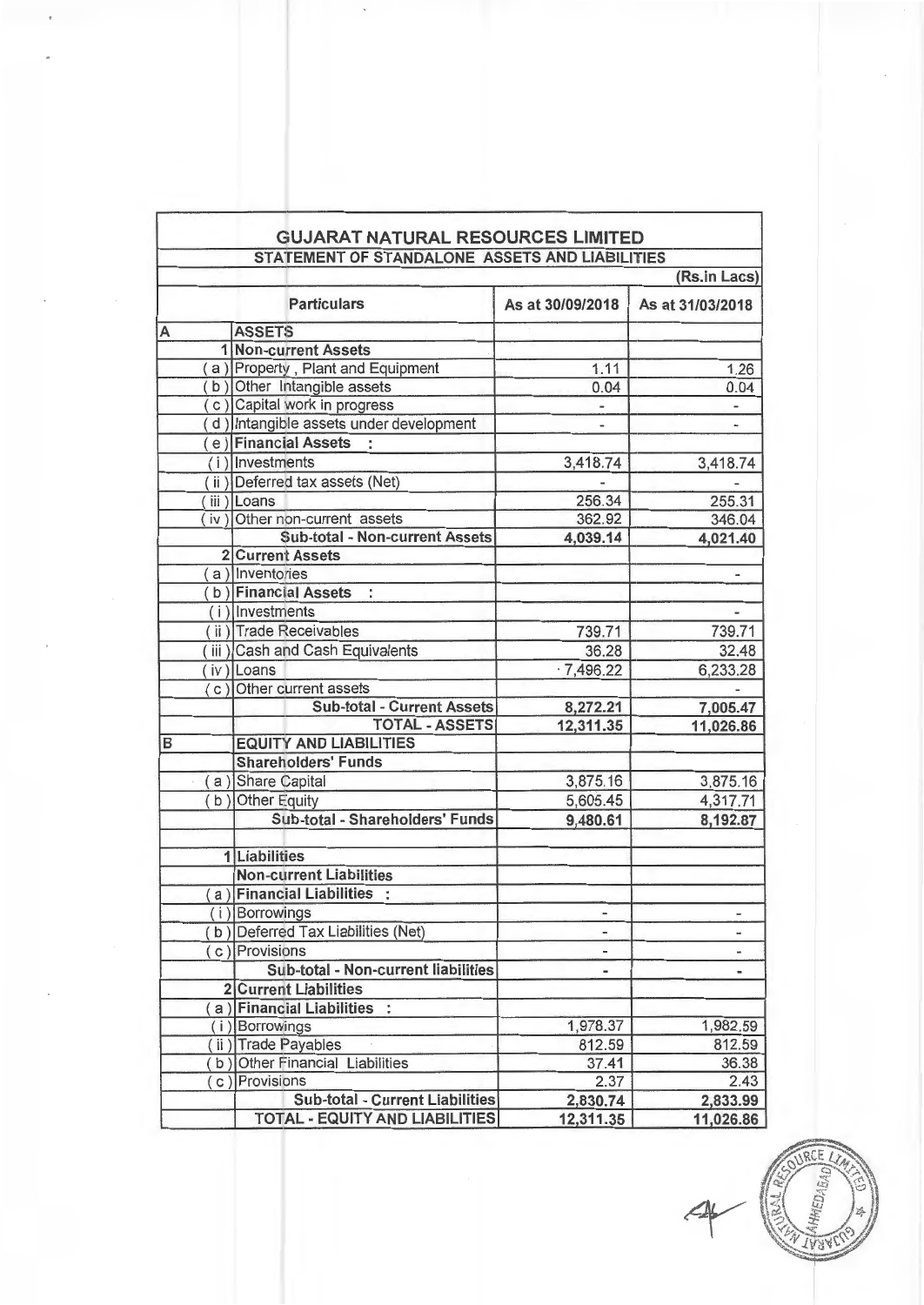

## GMCA & Co. Chartered Accountants

Office : 101, "PARISHRAM", 51B, Rashmi Society, Nr. LG Showroom, Mithakhali Six Road, Navarangpura, Ahmedabad-380 009. Ph. 079-40037372, E-mail : gmca1973@gmail.com • www.gmca.co.in

### Review Report **To The Board of Directors** Gujarat Naturat Resources Limited

We have reviewed the accompanying statement of Consolidated Unaudited Financial results of Gujarat Natural Resources Limited ("The Parent") and its Subsidiary Companies (The Parent and its Subsidiary Collectively referred to as "The Group"), for the quarter ended September 30, 2018 and year to date from April 1, 2018 to September 30, 2018 (the "Statement") attached herewith, being submitted by the Company pursuant to the requirements of Regulation 33 of the SEBI (Listing Obligations and Disclosure Requirements) Regulations, 2015 ('the Regulation'), read with SEBI Circular No. CIR/CFD/FAC/62/2016 dated July 5, 2016 ('the Circular').

The preparation· of the Statement in accordance with the recognition and measurement principles laid down in Indian Accounting Standard 34, (Ind AS 34) "Interim Financial Reporting" prescribed under Section 133 of the Companies Act, 2013 read with Rule 3 of Companies {Indian Accounting Standards) Rules, 2015, as amended, read with theCircular is the responsibility of the Company's management and has been approved by the Board of Directors of the Company. Our responsibility is to issue express a conclusion on the Statement based on our review.

We conducted our review in accordance with the Standard on Review Engagements (SRE) 2410, 'Review of Interim Financial Information Performed by the Independent Auditor of the Entity' issued by the Institute of Chartered Accountants of India. This standard requires that we plan and perform the review to obtain moderate assurance as to whether the Statement is free of material misstatement. A review is limited primarily to inquiries of company personnel and analytical procedures applied to financial data and thus provides less assurance than an audit. We have not performed an audit and accordingly, we do not express an audit opinion.

The statement includes the results of the following subsidiary companies,

- Sigma Oil & Gas Pvt. Ltd.
- Gorlas Corporate Holding Ltd.
- Gorlas Global Energy Pie- Isle of Man
- GNRL Oil & Gas Limited (Formerly known as Heramec Ltd.)
- Heramec Oil & Gas (Singapore) Pte Ltd.
- Alkor Petro Overseas Ltd.



## Scanned by CamScanner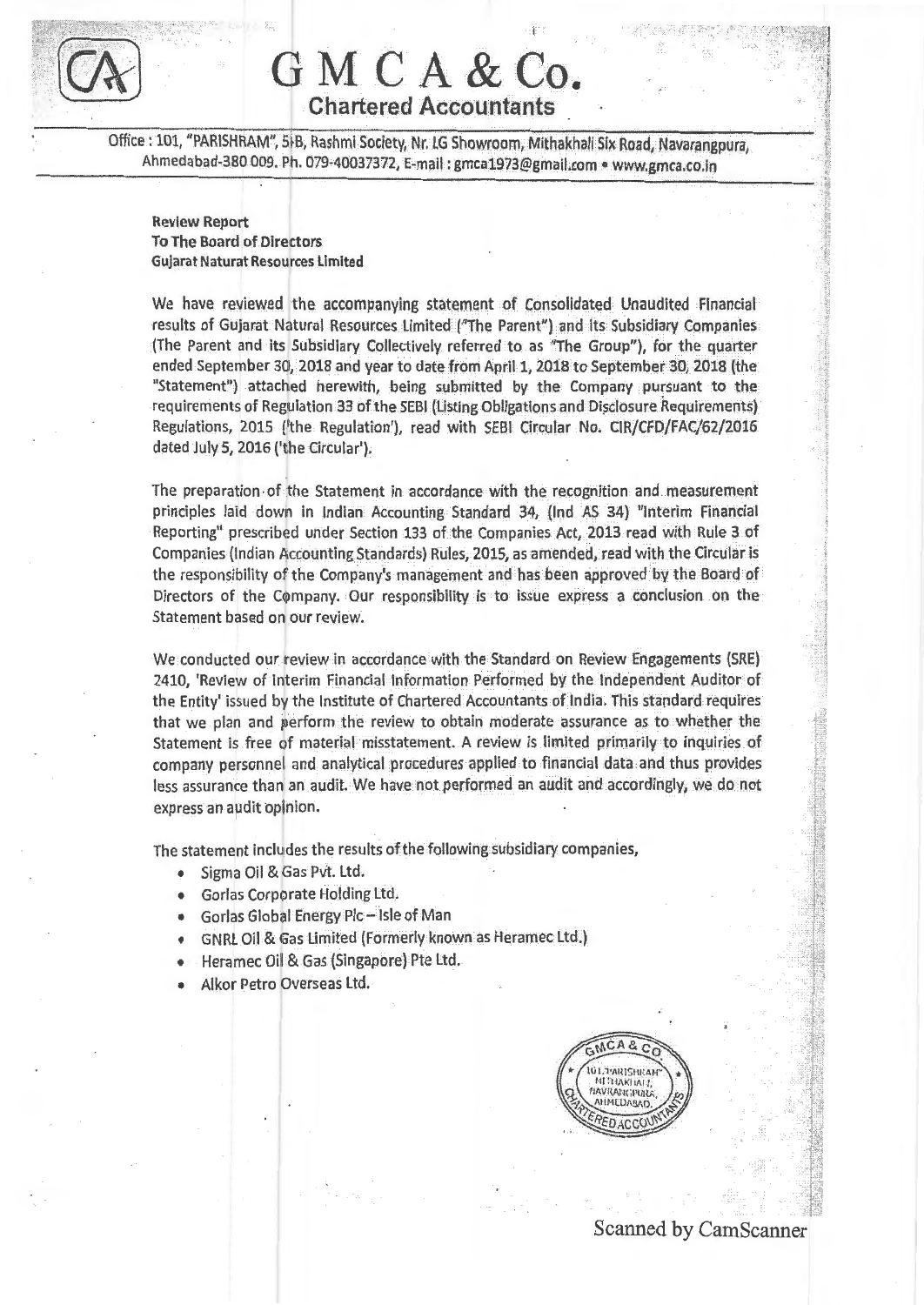Based on our review conducted as above and based on the consideration of the reports of other auditors on the unaudited separate quarterly financial results and on the other financial Information of subsidiary and controlled trust, nothing has. come to our attention that causes us to believe that the accompanying Statement of unaudited consolidated Ind AS financial results prepared in accordance with recognition and measurement principles laid down In the applicable Indian Accounting Standards specified under Section 133 of the Companies Act, .2013, read with relevant rules Issued thereunder and other recognized accounting practices and policies has not disclosed the information required to be disclosed in terms of the Regulation, read with the Circular, including the manner In which It Is to be disclosed, or that it contains any material misstatement.

We did not review the financial statements and other financial information, in respect of a subsidiary. These Ind AS financial statements and other financial information have been reviewed by other auditors, which financial statements, other financial information and auditor's reports have been furnished to us by the management. Our conclusion is not modified/qualified in respect of this matter.



For, G M C A & Co. . chartered Accountants FRN: 1098SOW

 $s<sup>1</sup>$ CA. Mitt S. Patel

Partner Membership No. 163940 .

Place: 6<sup>th</sup> November, 2018 Place: Ahmedabad

### Scanned by CamScanner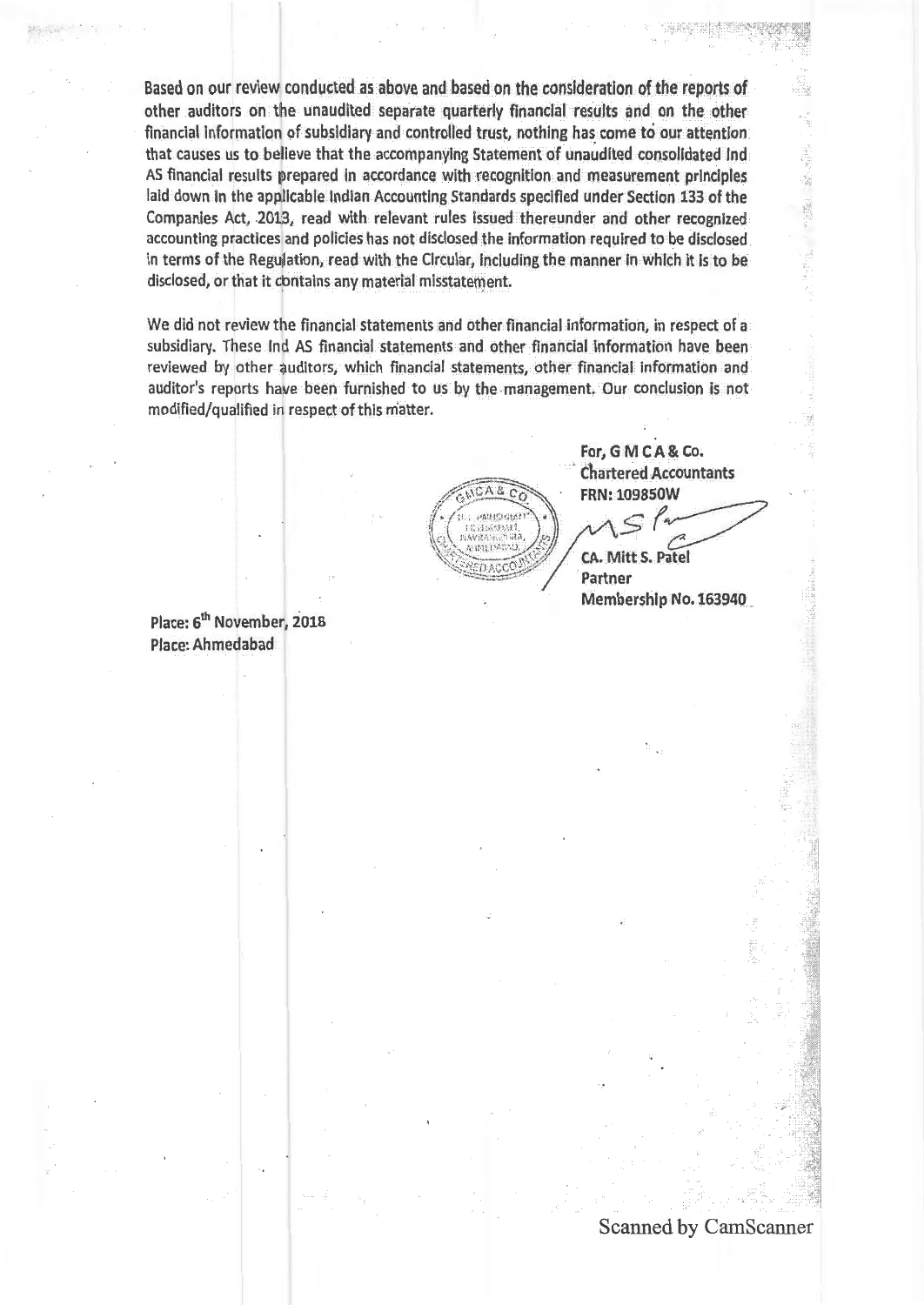#### **GUJARAT NATURAL RESOURCES LIMITED**

Regd. Ofice : 8, Sigma Corporate , Nr. Mann Party Plot S.G. Highway , Ahmedabad. -59 .

GIN: L27100GJ1991PLC016158 STATEMENT OF CONSOLIDATED UNAUDITED FINANCIAL RESULTS FOR THE QUARTER ENDED SEPTEMBER 30, 2018. (Rs. in Lacs except per share data) Quarter Ended Six Month Ended Year Ended Particulars 30/09/2018 30/06/2018 30/09/2017 30/09/2018 30/09/2017 31/03/2018 Unaudited Unaudited Unaudited Unaudited Unaudited Audited **Income from Operations** (a) Revenue from operations <br>
(b) Other Income<br>
(b) Other Income<br>
(c) Other Income<br>
(c) Other Income<br>
(c) Other Income<br>
(c) Other Income<br>
(c) Other Income<br>
(c) Other Income<br>
(c) Other Income<br>
(c) Other Income<br>
(c) Other In lb) Other Income 25.35 2.72 2.70 2.70 3.84 5.42 4.57 25.35 Total Income 215.75 217.39 182.83 433.14 357.10 773.05 2 Expenses **International Expenses** l(a) Cost of Materials consumed I 0.00 0.00 0.00 0.00 0.00 0.00 I (b) Purchase of stock-in-trade 0.00 0.00 0.00 0.00 0.00 0.00 (c) Increase/Decrease in inventories of FG, WIP and stock-in-trade  $\begin{array}{|l}\n -0.09 \\
 -0.09 \\
 \hline\n 30.37\n \end{array}$   $\begin{array}{|l}\n -0.11 \\
 -0.27\n \end{array}$   $\begin{array}{|l}\n -0.20 \\
 -0.12\n \end{array}$   $\begin{array}{|l}\n -0.41 \\
 -0.41\n \end{array}$   $\begin{array}{|l}\n -0.27 \\
 \hline\n 57.86\n$ d) Employee benefits expense 30.37 27.49 27.81 57.86 56.96 134.30<br>(e) Finance Cost 16.17 16.59 16.10 32.76 32.21 64.68 (e) Finance Cost 16.17 16.59 16.10 32.76 32.21 64.68<br>(f) Depreciation and amortisation expense 103.47 106.07 103.92 209.54 196.54 448.87 (f) Depreciation and amortisation expense  $\begin{array}{|l|c|c|c|c|c|c|c|}\n\hline\n\text{(a) Other expenses} & & & & 103.47 & 106.07 & 103.92 \\
\hline\n\text{(c) Other expenses} & & & 86.24 & 124.61 & 164.64 \\
\hline\n\end{array}$ 124.61 124.61 124.64 210.85 269.87 488.81 124.64 210.85 269.87 488.81 164.64 210.85 269.87 488.81 136.25 Total Expenses 236.16 274.65 312.20 510.81 555.46 1136.25<br>Profit/loss hefore exceptional items and tax (1.2) 20.41 -57.26 -129.37 -77.67 -198.36 -363.20 3 Profit/(loss) before exceptional items and tax (1-2)  $\begin{array}{|l|c|c|c|c|c|c|c|c|c|c|c|} \hline 3 & -20.41 & -57.26 & -129.37 & -77.67 & -198.36 & -363.20 \\ \hline 4 & \text{Exceptional items} & 0.00 & 0.00 & 0.00 & 0.00 & 0.00 & 0.00 \\\hline \end{array}$ 4 Exceotional Items 0.00 0.00 0.00 0.00 0.00 0.00 5 Profit/(Loss) before Extraordinary Items (3-4) -20.41 -57.26 -129.37 -77.67 -198.36 -363.20<br>6 Extraordinary Items - 0.00 - 0.00 - 0.00 - 0.00 - 0.00 - 0.00 - 0.00 - 0.00 - 388.02 6 Extraordinary Items 0.00 0.00 0.00 0.00 0.00 388.02<br>7 Profit/(Loss) before tax (5+6) 388.02<br>7 Profit/(Loss) before tax (5+6) Profit/(Loss) before tax (5+6) 8 Tax Expense<br>(a) Current tax (a) Current tax I 0.00 0.00 0.00 0.00 0.00 18.00 (b) Deferred tax **I** and the contract tax **I** and the contract of the contract of the contract of the contract of the contract of the contract of the contract of the contract of the contract of the contract of the contract Total Tax Expenses 6.00 0.00 0.00 0.00 0.00 0.00 0.00 9.29 9 Profit / (Loss) for the period from continuing oprations (7-8) -20.41 -57.26 -129.37 -77.67 -198.36 15.53 10 Profit (Loss) from discontinuing oprations  $\begin{bmatrix} 0.00 \\ 0.00 \end{bmatrix}$  0.00 0.00 0.00 0.00 0.00 0.00 0.00 11 Tax Expense of discontinuing oprations 0.00 0.00 0.00 0.00 0.00 0.00 12 Profit (Loss) from discontinuing oprations (after tax)(9-12) 0.00 0.00 0.00 0.00 0.00 0.00 0.00 13 Share of Profit/ ( Loss) of associates • 0.00 0.00 0.00 0.00 0.00 0.00 14 Minority Interest • 0.00 0.00 0.00 0.00 0.00 0.00 15 Other Comprehensive Income A(i) Items that will not be reclassified to profit or loss 0.00 0.00 0.00 0.00 0.00 0.00 (ii) Income tax relating to items that will not be reclassified to I orofit or loss 0.00 0.00 0.00 0.00 0.00 0.00 B (i) Items that will be reclassified to profit or loss 0.00 0.00 0.00 0.00 0.00 0.00 ii) Income tax relating to items that will be reclassified to profit or loss 0.00 0.00 0.00 0.00 0.00 0.00 Other Comprehensive Income for the period 0.00 0.00 0.00 0.00 0.00 0.00 16 Total Comprehensive Income for the period -20.41 -57.26 -129.37 -77.67 -198.36 15.53 17 Total Comprehensive Income attributable to : Share of Profit I ( Loss) of associateis • 0.00 0.00 0.00 0.00 0.00 0.00 Minority Interest \* 0.00 0.00 0.00 0.00 0.00 0.00 18 Paid-up equity share capital (Face value of· 10/- each) 3875.16 3875.16 3875.16 3875.16 3875.16 3875.16 Earnings Per Share (before extraordinary items) (not 19 annualised): l(a) Basic -0.05 -0.15 -0.33 -0.20 -0.51 -0.94 let b Diluted to the contract of the contract of the contract of the contract of the contract of the contract of the contract of the contract of the contract of the contract of the contract of the contract of the contract Earnings Per Share (after extraordinary items) (not  $\frac{20}{(a) \text{ Basic}}$ i(a) Basic -0.05 -0.15 -0.33 -0.20 -0.51 0.04 l(b) Diluted -0.05 -0.15 -0.33 -0.20 -0.51 0.04

Notes:

1. The above consolidated financial results have been reviewed by the Audit Committee and approved by the Board of Directors in their meeting held on November 06, 2018. The Limited Review under Regulation 33 of the SEBI (Listing Obligations and Disclosure Requirements) Regulations, 2015 has been carried out by the statutory auditors. The Limited Review Report does<br>not contain any observation which co

2. The Company adopted the Indian Accounting Standards ('Ind AS') effective 1st April, 2017 (transition date 1st April, 2016). The financial results have been prepared in acccordance with Ind AS as prescribed under Section 133 of the Companies Act, 2013 read with the relevant Rules issued there under

3. Company operates only in single segment i.e. Oil and Gas sector.

For, GUJARAT NATURAL RESOURCES LTD. La lui A Abril Car NATURI

 $\frac{1}{\sqrt{\frac{1}{100}}}\int_{\frac{1}{2}}^{\frac{1}{2}} \frac{1}{\sqrt{\frac{1}{100}}}\frac{1}{\sqrt{\frac{1}{100}}}}$  $Date: 06/11/2018$  MANAGING DIRECTOR  $\begin{pmatrix} \begin{matrix} \mathbb{S}^1 \\ \mathbb{S}^1 \end{matrix} & \begin{matrix} \mathbb{S}^1 \\ \mathbb{S}^2 \end{matrix} & \begin{matrix} \mathbb{S}^1 \\ \mathbb{S}^2 \end{matrix} & \begin{matrix} \mathbb{S}^1 \\ \mathbb{S}^2 \end{matrix} & \begin{matrix} \mathbb{S}^1 \\ \mathbb{S}^2 \end{matrix} & \begin{matrix} \mathbb{S}^1 \\ \mathbb{S}^2 \end{matrix} & \begin{matrix} \mathbb{S}$ Place : Ahmedabad **DIN : 00297447** New York Place : Ahmedabad **DIN : 00297447** New York Place : Ahmedabad **DIN** : 00297447 New York Place : Ahmedabad **DIN** : 00297447 New York Place : Ahmedabad **DIN** : 00297447 New York P

 $\frac{1}{2}$  $_{\{1\}\{1\}}$